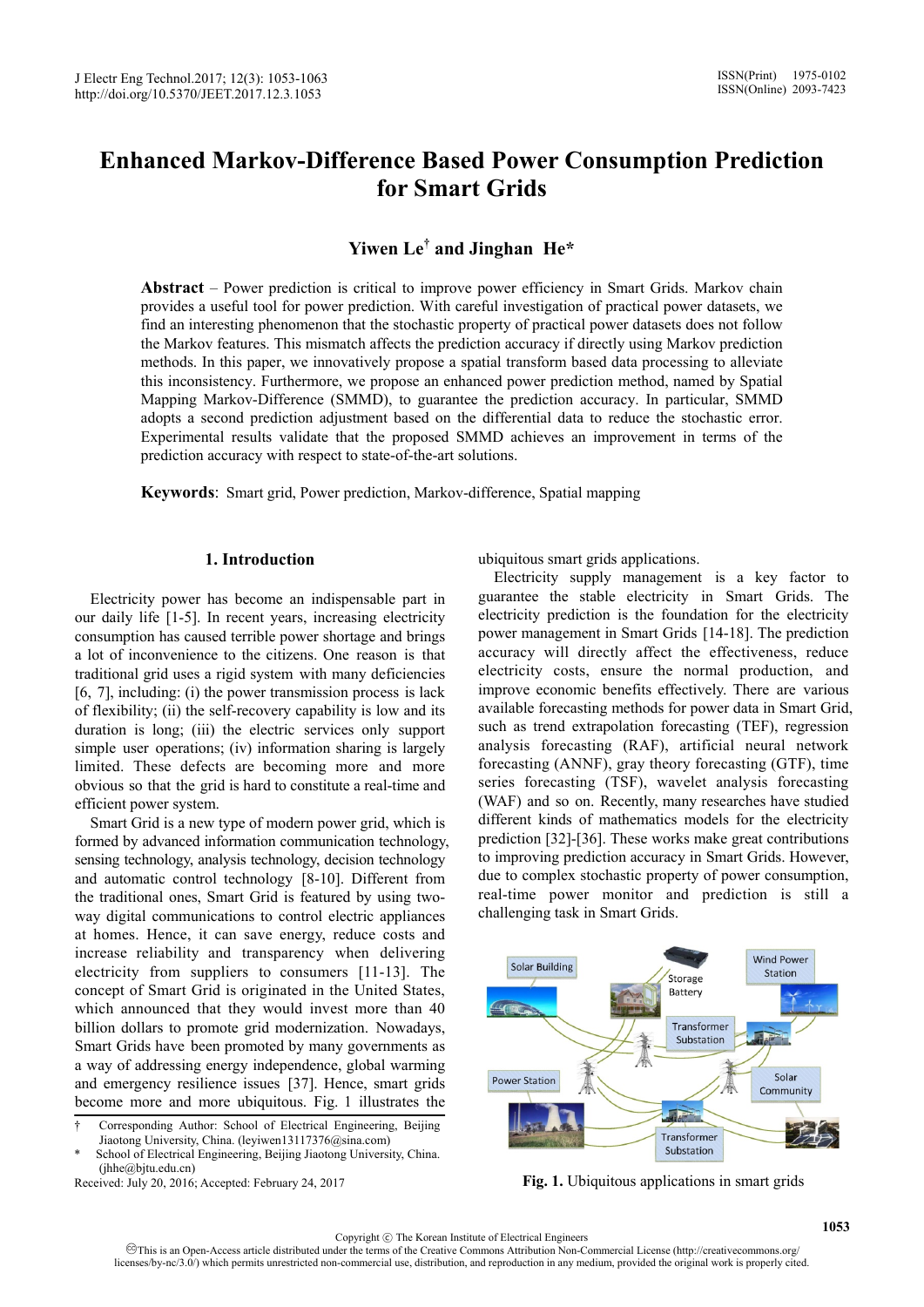Markov prediction model is widely used to predict a process satisfies the Markov property. However, with an investigation of practical power consumption datasets, our former work found that not all power consumption data is well fitted with the Markov stochastic property [19]. If directly using the Markov model, the prediction accuracy cannot be guaranteed. In this paper, we further investigate this interesting phenomenon and propose an enhanced power prediction method, named by Spatial Mapping Markov-Difference (SMMD) prediction, to improve the prediction accuracy. As far as we know, SMMD is the first work to adopt a second prediction calibration for the data difference to reduce the stochastic error.

The novelty and contributions of this paper are summarized as follows:

- We analyze and compare several kinds of prediction models and collect a set of practical electricity consumption data (with duration of one month). Based on the realistic data collections, we make a detailed analysis of the stochastic property of electricity consumption, and highlight that not all power consumption data fit the Markov property completely.
- $\bullet$  We make a set of tests to adjust each set of electricity consumption. Spatial mapping with different parameters are first adopted to alleviate the inconsistency between the Markov model and the data stochastic property. This spatial mapping is reversible. Based on this preprocess, it allows us to use the Markov prediction model for the practical power data.
- We explore an enhanced Markov-difference prediction model. In particular, the power data generate two new data sequences. The first sequence is built by discretizing data into many different ranges; the second one is built by the data difference. Then, a Markov prediction is conducted for the data range sequence to predict the range. The gray prediction model is further considered to establish an infinite differences information model for the power fluctuation dataset based on the data difference sequence. This process aims to fineadjust the primary predict result and can make up for the limitations of only using Markov prediction model.
- We test the performance of SMMD method in practical scenarios and carry out a set of experiments to analyze the prediction accuracy by comparing with the traditional Markov prediction method. Practical electricity consumption data are used as the experiment samples. Experimental results demonstrate that SMMD method can improve the prediction accuracy with respect to state-of-the-art solutions.

The rest of this paper is organized as follows. Section 2 summarizes the background and related works. Section 3 details the basic theory models and workflow of the proposed SMMD solution. Section 4 presents the experimental results and analysis. Finally, section 5 concludes this paper.

In this section, we make a brief survey on existing prediction methods, and summarize the related researches on power consumption in Smart Grids.

#### **2.1 Traditional prediction methods**

Traditional forecasting methods mainly include the trend extrapolation forecasting method, regression analysis forecasting method and time series forecasting method.

# *2.1.1 TEF method*

TEF is a prediction method using the data fitting [20]. Due to the randomness property, it analyzes data trends using the fitting equation and determines whether the tendency obeys a linear or nonlinear law. Power load forecasting usually has a certain trend, for example, the residential electricity consumption can be fitted by using trend analysis. TEF method is suitable for the prediction which has less data and short forecast period. It also determines the fitting tendency through analyzing data trends [4]. However, this method cannot change along with dynamic load, and it will increase the chance of calculation errors.

#### *2.1.2 RAF method*

RAF method is used to set up the regression equations between different variables by analyzing the relation of independent variables and dependent variables. It predicts dependent variable according to independent variable, thereby determining relevant relationship. Therefore, RAF method is a high effective and practical method for short-term forecasts [22]. This method can be adopted to predict future development level, as long as we have the main factors affecting the variables. Regression analysis forecasting method can be adopted when we know the main factors affecting the market [20, 23]. This method is an effective and practical method for short-term forecasts. However, this method is not suitable for a long-term experiment.

# *2.1.3 TSF method*

TSF method is widely used in electric power load analysis [6]. It takes power load data as random sequence which changes along with the time, that is, present load data has inevitable connection with the past load data. Therefore, we can use the random model to analyze the statistical data, get the relevant parameters, and complete the model of future power load forecasting.

Time series analysis is a statistical method for dynamic data processing [22]. Based on stochastic process theory and mathematical statistics, it is used to study the statistical law of random data sequence to solve practical problems.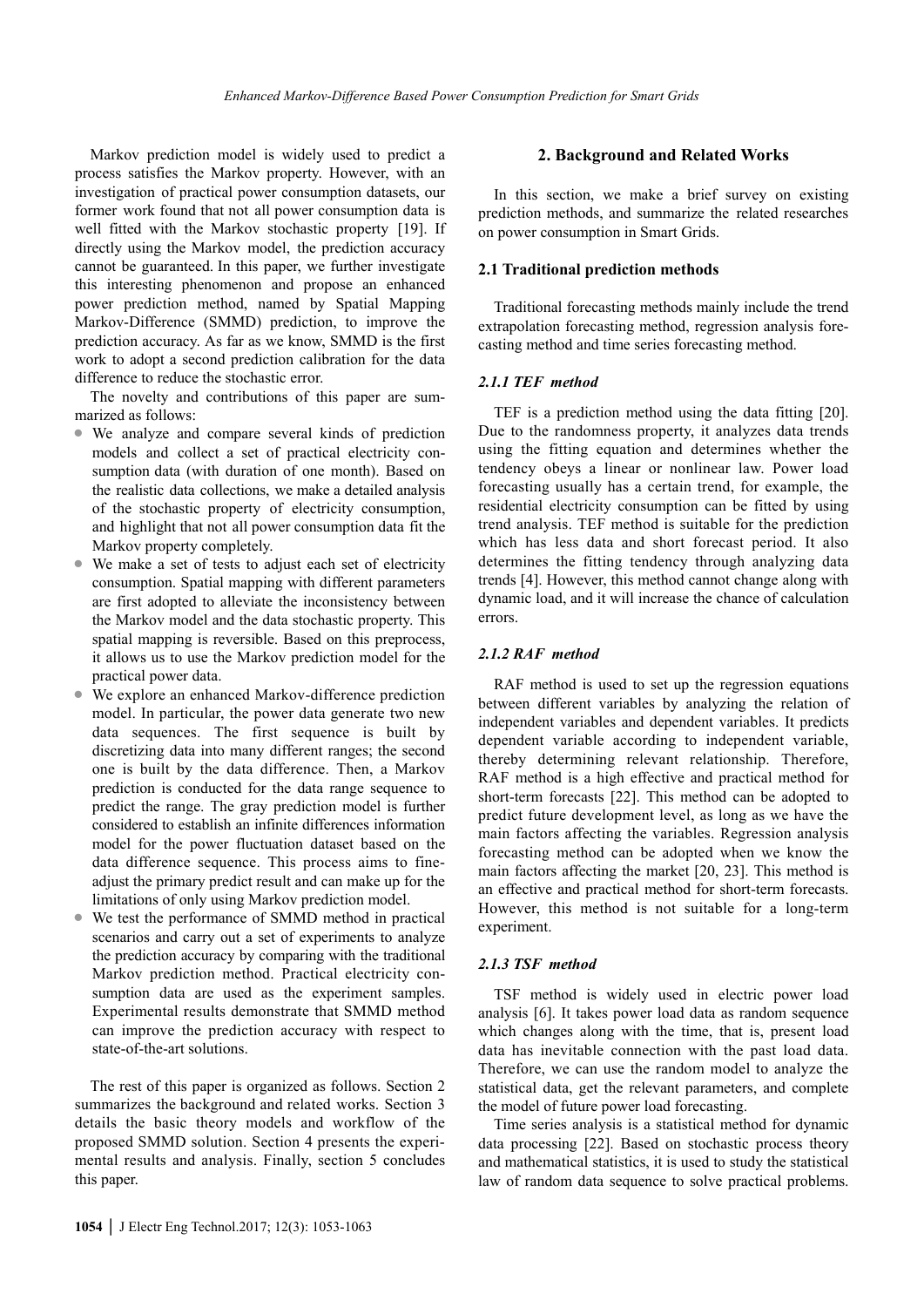In other words, electric power load is a stochastic model with continuation of time. Then, a random model can be used to analyze the statistical data.

#### **2.2 Advanced prediction methods**

Modern forecasting method mainly includes artificial neural network forecasting method, wavelet analysis method and gray theory forecasting method.

# *2.2.1 ANNF method*

ANNF method is a nonlinear and adaptive information processing system which is composed of a large number of processing units [21, 31]. It is put forward on the basis of modern neuroscience, and tries to process the information by simulating the mechanism of brain neural network and the way of memory. ANNF is configured with the following characteristics: (i) information processing occurs at many single elements called nodes, or neurons; (ii) signals are passed between nodes through connection links; (iii) each connection link has an associated weight that represents its connection strength; (iv) each node typically applies a nonlinear transformation called an activation function to its net input to determine its output signal.

#### *2.2.2 WAF method*

WAF method is carried out by wavelet transform which decomposes load into different frequency components [6, 8, 26]. It can be used to decompose the complex load sequence into a number of relatively simple sub sequences. The ability of variable metric analysis and local time interval information of wavelet transform makes it widely used in load forecasting and other aspects of power system. Extensive work have been done for more models, for example, Liang et al. presented a clear description of wavelet analysis forecasting method for Smart Grids [10].

#### *2.2.3 GTF method*

GTF is a deepening development of the forecasting

**Table 1.** A brief summary of power forecasting methods

system [26-29]. It changes the original data into a regular pattern of the formation and then sets a model. The essence of the gray model is: with limited information to establish an infinite differences information model. Typically, GM (1,1) model is one of the most common gray modeling methods [23].

In fact, the gray model is a generation series model, and usually described by differential equations. In [26, 28, 29], detailed descriptions elaborate the practical application in our lives. This method has a wide application range, such as the forecast of land-using change and total freight of ocean shipments. What's more, this method can be applied with a high accuracy. Some improved  $GM(1,1)$ forecast models are also proposed based on the Markov theory [27]. Therefore, the gray prediction can become the main means for power prediction. However, the original data is often not well applicable to the gray theory model [24]. How to deal with the data is also a key point for GTF method.

Through a careful comparison, we make a brief summary of the advantages and disadvantages of the aforementioned methods, which are concluded in the Table 1. All these methods provide available tools to forecast power consumption. However, each solution has its limitations highly dependent on the practical dataset. Each of them is difficult to achieve a required accuracy for the complex power consumption data, which have various and undiscovered stochastic properties for different data samples. Therefore, it is of great significance to further research some advanced, integrated and refined power consumption prediction approaches.

Our solution is motivated based on two main considerations:

(1) With an investigation of practical power consumption datasets, we found that power consumption is not well fitted with the Markov model. Therefore, it will degrade the accuracy of power prediction if directly using traditional Markov-based methods. Thus, we use a spatial mapping to preprocess the original data, to make them follow the Markov features.

(2) Markov chain forecasting model is suitable for

| <b>Types</b>                         |             | Advantages                                                                                                                                        | Disadvantages                                                                                                                         |  |
|--------------------------------------|-------------|---------------------------------------------------------------------------------------------------------------------------------------------------|---------------------------------------------------------------------------------------------------------------------------------------|--|
| Traditional<br>forecasting<br>method | <b>TEF</b>  | a) small demand of data<br>b) short-term forecast                                                                                                 | a) applicable to static load<br>b) increase calculation error                                                                         |  |
|                                      | RAF         | a) simple structure<br>b) high prediction accuracy                                                                                                | a) not suit complex situations<br>b) high data requirements                                                                           |  |
|                                      | <b>TSF</b>  | a) little calculating work<br>b) does not need much historical data                                                                               | a) cannot fully consider the factors affecting the load data<br>b) cannot be summed up                                                |  |
| Modern<br>forecasting<br>method      | <b>ANNF</b> | a) have the ability of self-learning, optimization calculation<br>b) fully consider the impact of the load changes<br>c) high prediction accuracy | a) long learning time will affect the learning objectives<br>b) slow network convergence<br>c) poor adaptability to unexpected events |  |
|                                      | <b>WAF</b>  | a) have adaptive capability<br>b) high prediction accuracy                                                                                        | a) affected by weather, temperature, and humidity                                                                                     |  |
|                                      | <b>GTF</b>  | a) simple calculation<br>b) does not consider the distribution law and the change tendency<br>c) high accuracy of short-term prediction           | a) only can be applied to load index with exponential<br>growth trend<br>b) not suitable for long-term prediction                     |  |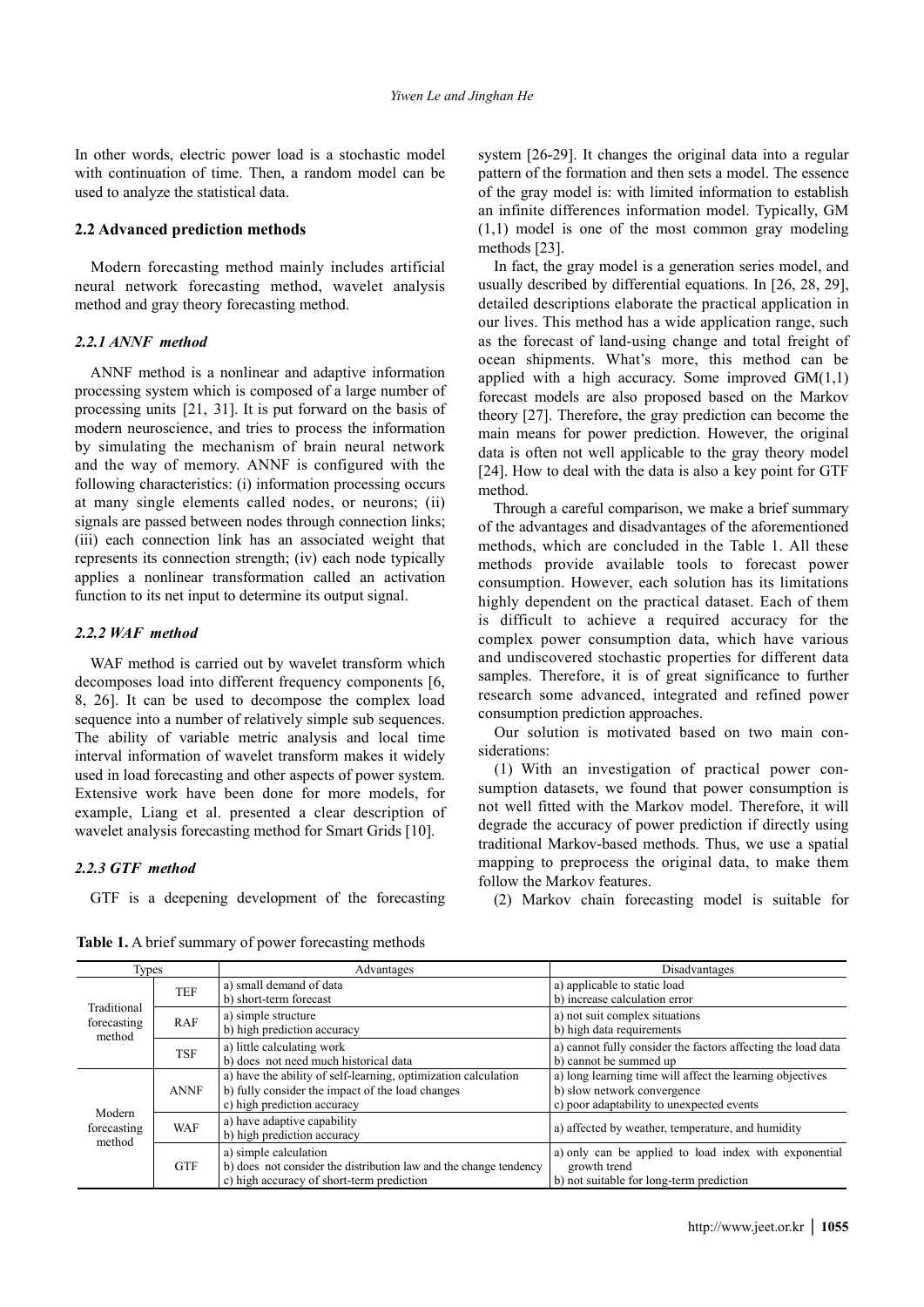describing the large random volatility of the prediction problem. However, due to the non-memory property of Markov chain, it easily misses some relations hidden in the power data sequences, hence, brings some prediction errors. To reduce this error, we use the gray prediction model to establish an infinite differences information model, according to the power fluctuation dataset. It can make up for the limitations of only using Markov prediction model.

Based on above considerations, we propose an enhanced prediction method named SMMD to guarantee the predict accuracy.

#### **3. Enhanced SMMD Solution**

# **3.1 Basic models for SMMD**

To facilitate the analysis, a set of power consumption data can be seen as a continuous time stochastic process. We use  $\{X(t), t \ge 0\}$  to denote a continuous time stochastic process and its countable state space is defined as  $E = \{i, j, i_1, \dots, i_k\}$ . We suppose this stochastic process is a Markov process. The state transition probabilities should follow the condition:

$$
P\{X(t+s) = j | X(s) = i\}
$$
  
=  $P\{X(t+s) = j | X(s) = i, X(s_k) = i_k, \cdots\}$  (1)

where  $i, j, i_1, \dots, i_k \in E$ ;  $s > s_k \geq \dots s_i \geq 0$ ;  $t, s > 0$ ;  $k \in N$ . As we can see, the state  $j$  in time  $t + s$  only associates with its former state *i* in time *s*.

Furthermore, let  $p_{ii}(t) = P\{X(t+s) = j | X(s) = i\}$  denote the transition probability that the current process being in state *i* and then in state *j* in a time *t* later. Then, all transition probabilities at the time *t* can make up a transition matrix *P* as shown follows:

$$
P = \begin{bmatrix} p_{11} & p_{12} & \cdots & \cdots & p_{1j} & \cdots \\ p_{21} & p_{22} & \cdots & \cdots & p_{2j} & \cdots \\ \vdots & \vdots & \cdots & \cdots & \vdots & \cdots \\ p_{i1} & p_{i2} & \cdots & \cdots & p_{ij} & \cdots \\ \vdots & \vdots & \cdots & \cdots & \vdots & \cdots \end{bmatrix} .
$$
 (2)

Based on this, the lifetime of each state should follow the exponential distribution as for a Markov process [19]. We make a detailed analysis of the stochastic property of electricity consumption. We find that the lifetime of each state does not well follow the exponential distribution in the practical power consumption data. It means that not all power consumption data fit the Markov property completely. Therefore, the prediction accuracy will be reduced if directly using traditional Markov prediction methods. Fig. 2 shows the fitting results by the exponential



**Fig. 2.** Fitting by the exponential distribution

#### **Algorithm: Enhanced SMMD Prediction**

- 1:  $A_i$  ( $i=1,2,...,a$ ) : a series of original data;
- 2: Determine *N* by an exhaust algorithm;
- 3:  $k = A_{\text{max}} A_{\text{min}}$  as the Interval range **K**;
- 4: Divided the interval equally into *N* parts  $k_1, k_2, k_3 \ldots k_N$ ;

5: **for** *u* from 1 to *N* **do**

- 6: **for** w from 1 to *N* **do**
- 7: *Num<sub>uw</sub>* = the number of points from  $K_l$  to the next one;

8: **end for**

- 9: **end for**
- 10: **for** *u* from 1 to *N* **do**
- 11: **for** *w* from 1 to *N* **do**

12: 
$$
P_{uw} = Num_{uw} \div \left( \sum_{i=1}^{N} \sum_{r=1}^{N} Num_{ir} \right);
$$

- 13: **end for**
- 14: **end for**
- 15: Generate a transfer matrix  $P = P_{11} \cdots P_{1N}$

$$
\vdots \ \cdots \ \vdots \\ P_{_{\scriptscriptstyle N1}} \cdots P_{_{\scriptscriptstyle N\!X\!Y}}
$$

16: Investigate *Aa* in which interval;

17: Use  $P$  and  $A_a$  to determine the predicted interval;

- 18:  $Q_1$  = the median of the predicted interval;
- 19: **for** *u* from 1 to (*a*-1) **do**
- 20:  $J_u = A_{u+1} A_u$ ;
- 21: **end for**
- 22:  $J_u$  ( $i = 1, 2, ..., a-1$ ) is a series of jitter data;
- 23: Apply gray prediction model in step 6 we get *Q2*;
- 24: Set *Q* as the final predicted value for power consumption. 25:  $Q = Q_1 + Q_2$ ;

distribution.

To resolve this problem, we adopt a spatial mapping to make the statistical property of data sequence satisfy the Markov property better. This spatial mapping is simply defined as follows:

$$
\mathbb{T}' = F(\mathbb{T})
$$
  
\n
$$
\mathbb{T} = F^{-1}(\mathbb{T}')
$$
\n(3)

where  $\mathbb T$  and  $\mathbb T'$  denote two different spaces,  $F(\cdot)$ denotes the mapping function, and  $F^{-1}(\cdot)$  is the inverse mapping. It is noted that this mapping may be very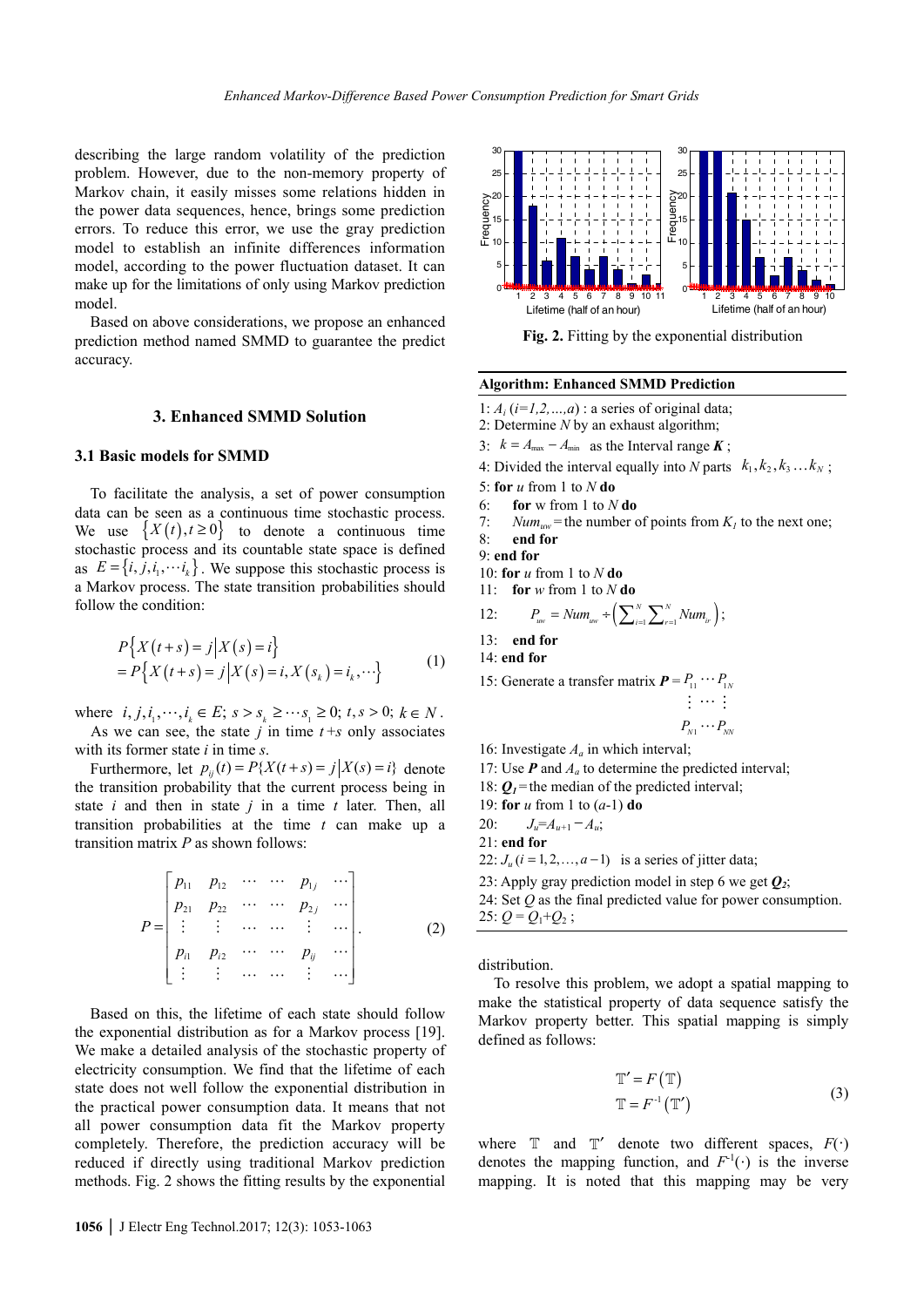different according to the practical dataset. The mapping should be reversible. Its function is to preprocess the dataset to make the data follow the Markov stochastic property well. Based on this spatial mapping, it allows us to use the Markov prediction model to predict the practical power data.

Markov chain forecasting is suitable for describing the large random volatility of the prediction problem. Therefore, we use the Markov chain model to predict the primary result interval with a long term observation. Then, we take the gray prediction as a short observation in order to further optimize prediction for the jitters in each interval.

Based on the above consideration, given time data sequence  $\{x^0(k), k=1, 2, \dots, n\}$ , which is the jitters of the power data in each interval. Then, we can accumulate the original data of prediction  $x^0(1), x^0(2), \dots, x^0(n)$ , that is,

$$
x^{(1)}(i) = \sum_{m=1}^{i} x^{(0)}(m)
$$
 (4)

Then, we establish the differential equation,

$$
\frac{dX^{(1)}}{dt} + aX^{(1)} = u \tag{5}
$$

Utilizing least square method to compute the values of *a*, *u*, we get the structural data matrix *N*.

$$
B = \begin{bmatrix} -\frac{1}{2} \begin{bmatrix} x^{(1)}(1) + x^{(1)}(2) \end{bmatrix} & 1 \\ -\frac{1}{2} \begin{bmatrix} x^{(1)}(2) + x^{(1)}(3) \end{bmatrix} & 1 \\ \vdots & \vdots \\ -\frac{1}{2} \begin{bmatrix} x^{(1)}(n-1) + x^{(1)}(n) \end{bmatrix} & 1 \end{bmatrix}, \qquad (6)
$$

Let  $y_n$  be a column vector,

$$
y_n = \left[ x^{(0)}(2), x^{(0)}(3), \cdots, x^{(0)}(n) \right]^T.
$$
 (7)

The parameter identification *a*, *u*, can be calculated by

$$
\hat{a} = \begin{bmatrix} a \\ u \end{bmatrix} = \left( B^T B \right)^{-1} B^T y_n. \tag{8}
$$

Then, we get the GM  $(1,1)$  gray prediction model for the jitters in each interval:

$$
\mathbf{x}^{(1)}(i+1) = \left(\mathbf{x}^{(0)}(1) - \frac{u}{a}\right) e^{-ai} + \frac{u}{a},\tag{9}
$$

$$
\begin{cases}\n\hat{x}^{(0)}(1) = \hat{x}^{(1)}(1) \\
\hat{x}^{(0)}(i) = \hat{x}^{(1)}(i) - \hat{x}^{(1)}(i-1), i = 2, 3, \cdots, n\n\end{cases}
$$
\n(10)

All above present the basic theory models used in enhanced SMMD solution. In the next section, we will detail the workflow of SMMD solution.

# **3.2 SMMD workflow**

Based on the above analysis, we propose an enhanced prediction mechanism to improve the prediction accuracy. In particular, the prediction method mainly includes eight steps:

*Step* **1***:* Check the raw power consumption data whether follow the Markov stochastic property and conduct a spatial mapping.

*Step* **2**: Disposal of data discretization and mapping the data series into different intervals.

*Step 3*: Calculate the probability of data locating in each interval, and build a matrix.

*Step 4*: Calculate the transition probability between any two intervals, and build the transfer matrix.

*Step* **5**: Compute the predicted interval value.

*Step 6*: Construct the gray prediction model for the jitters of each interval.

*Step* **7**: Compute the predicted jitter value.

*Step 8*: Obtain an optimal predicted value based on the *Step* 5 and *Step* 7.

As for the *step* 3, we calculate the original probability of each interval with a method of difference. Suppose we get a series of data  $A_1, A_2, A_3, \dots, A_a$  and divide them into *N* intervals. We record the number of data in each section  $K_1, K_2, K_3, \dots, K_N$  and then divided by the total number *A* to calculate the original probability of each interval  $P_1, P_2, P_3, \cdots, P_N$ .

As for the *step* 4, we apply the traditional Markov method to  $(A_1, A_2, A_3, \dots, A_a)$  to get transfer matrix *P*. *P* is produced by  $(A_1, A_2, A_3, \dots, A_a)$ . The element  $P_{ab}$  of P is the probability that data in range *a* jumping to the next hop range *b*. Then, we can compute the predicted interval value.

As for the *step* 5, we investigate  $A_a$  in which interval,



**Fig. 3.** Optimization analysis of *N*

http://www.jeet.or.kr **│ 1057**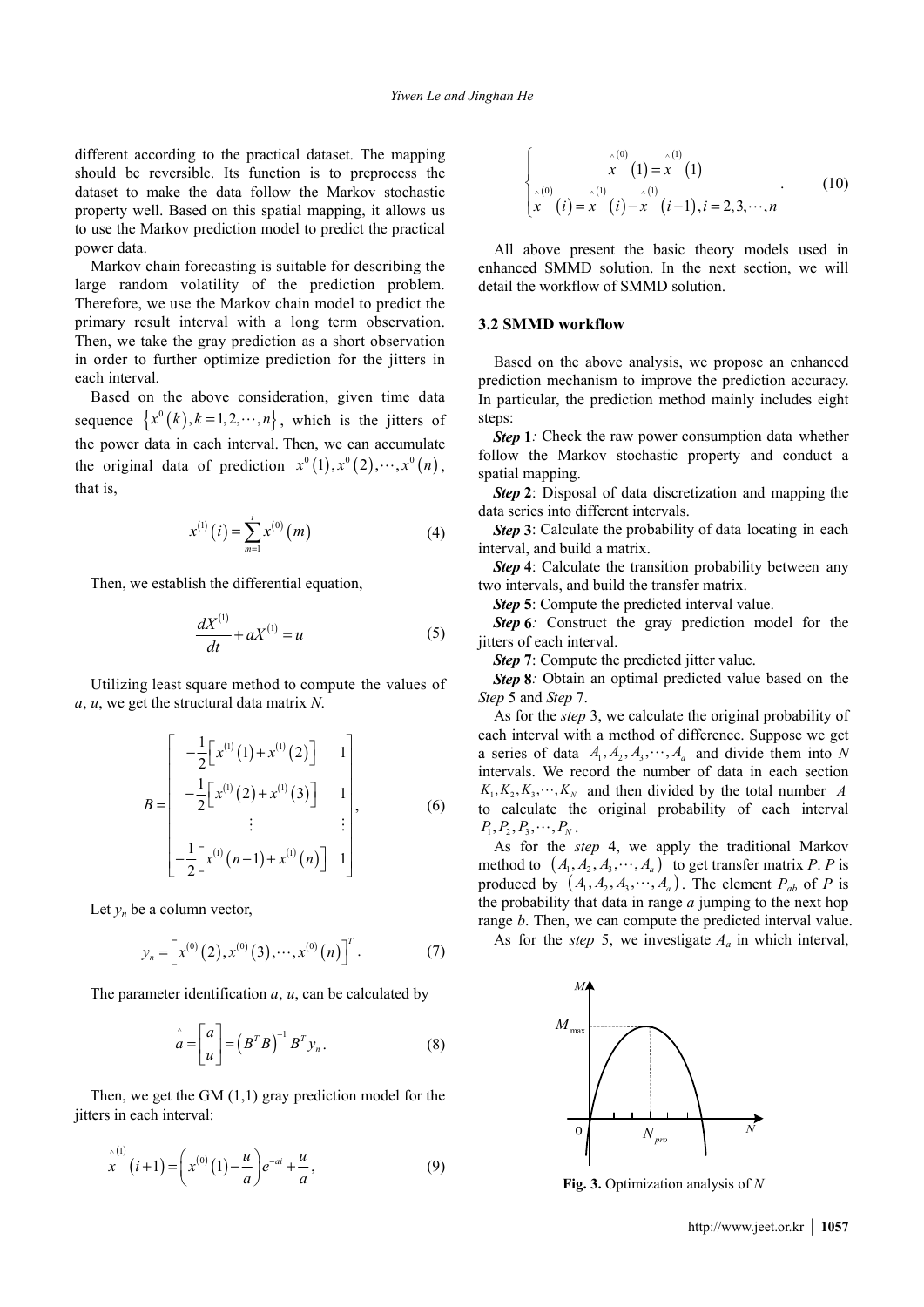then we use  $P$  and  $A_a$  to determine the predicted interval, then we take the median of the predicted interval as the predicted value *Q*1.

As for the *step* 6, we can get a new series of jitter data  $J_1, J_2, J_3 \cdots J_{L-1}$ , where each element is computed by  $J_1 = A_2 - A_1, J_2 = A_3 - A_2, J_3 = A_4 - A_3 \cdots J_{a-1} = A_a - A_{a-1}$ . Then, we can the transition probability matrix  $(P_1, P_2, P_3, \dots, P_N)$ . As for the *step* 7, we construct the gray prediction model

for the jitter data  $J_{L-1}$ , and obtain the predict value  $Q_2$ .

As for the *step* 8, we can obtain the predicted value with two groups of data. From the steps above, we obtain  $(P_1, P_2, P_3, \cdots, P_N)$ ,  $(P_1, P_2, P_3, \cdots, P_N)$ ,  $A_a$  and  $J_{L-1}$ . Then, we can get two predicted value  $Q_1$  and  $Q_2$ . Take an overall consideration about the two predicted value, we get will the final predicted value calculated by  $Q = Q_1 + Q_2$ .

# **3.3 Optimized data discretization**

How many parts to be divided will be better? The prediction accuracy is determined by division patterns. Therefore the first question we care about is how to divide the series of data. We can coarsely divide the collected data into equal parts. The more parts we divide, the smaller each range is.

In order to analyze the optimized division pattern, we define two variables for the accuracy. One is the interval accuracy  $M_1$ , and the other one is the self-accuracy  $M_2$ . If the discretization interval is too big, the predicted value is easier to fall in this interval, thus the range accuracy  $M_1$  is high, while the self-accuracy  $M_2$  is low, or vice versa. To this end, we take the range between the highest and lowest values as the segmented region.

Assuming the number of parts we divide is *N*. As *N* increases, the range will become smaller,  $M_1$  will be smaller, and  $M_2$  will be bigger. If *N* is small enough,  $M_1$ will take a dominant position, and the overall accuracy *M* will be near to 0. If  $N$  is large enough,  $M_2$  will take the dominant position, and the overall accuracy *M* will also be near to 0. Therefore, there must be an optimal *N* to make the result more accurate.

The optimization analysis between *M* and *N* is shown in Fig. 3. To find the optimal value for  $N(N_{PRO})$ , we can adopt an exhaust algorithm. According to the collected data, we let *N* increases from 1 to a larger number. In the beginning, *M* will rise along with the increasing of *N*. When *N* is greater than a certain number, *M* will decrease with the increase of  $N$ . Then, we can obtain  $N_{PRO}$ , which is corresponding to the maximum value of *M*.

# **4. Experimental Evaluations**

### **4.1 Data collections and test model**

To analyze the stochastic property of power consumption, we first collect an amount of practical electric consumption data. The practical location of the specific observation area is shown in the Fig. 4. The gray circle section indicates the location of the substation in the village. This substation equipment introduces a total of 10 lines connected to different areas. Each line is connected to a community.

We randomly selected a cell as the experimental community (marked with "experimental line"), and selected a family in the cell to test their electricity consumption.

In this observation area, an electricity meter is deployed to collect the real-time power consumption data. In order to reduce the amount of data sample, we conducted a data collection every 30 minutes. The whole collection process is with duration of one month (from August 10, 2015 to September 9, 2015). The collected power consumption data includes: voltage, current, zero-sequence current, actual power and so on. The voltage and current are three phases. Finally, we obtained 1459×6 data entries in total. Some descriptions of collected dataset are listed in Table 2. With these practical data collections, we will further the prediction performance.

In our experiments, we first make a study on the periodic variation law of the Electric Power. We calculate the average value of the Electric Power at each hour of every day in a month, and analyze the rules of change. Then, we use the power consumption data in the first 27 days as the training data samples, and predict the next three power consumption by using two prediction methods. One is the Markovian prediction model proposed in [38], and another one is the enhanced SMMD prediction method proposed in this paper. In detail, a Discrete Time Markov Chain model (DTMC) is used as our comparison solution and the test model.



**Fig. 4.** Experimental observation area

**Table 2.** Dataset description

| Parameter                    | Descriptions                      |  |  |
|------------------------------|-----------------------------------|--|--|
| Duration                     | August 10, 2015-september 9, 2015 |  |  |
| Object                       | Village, Community, House         |  |  |
| Voltage                      | Three phases                      |  |  |
| Current                      | Three phases                      |  |  |
| Zero-sequence current        | $0\sim 36A$                       |  |  |
| Time interval                | 30 minutes                        |  |  |
| Total number of data entries | $1459\times 6$                    |  |  |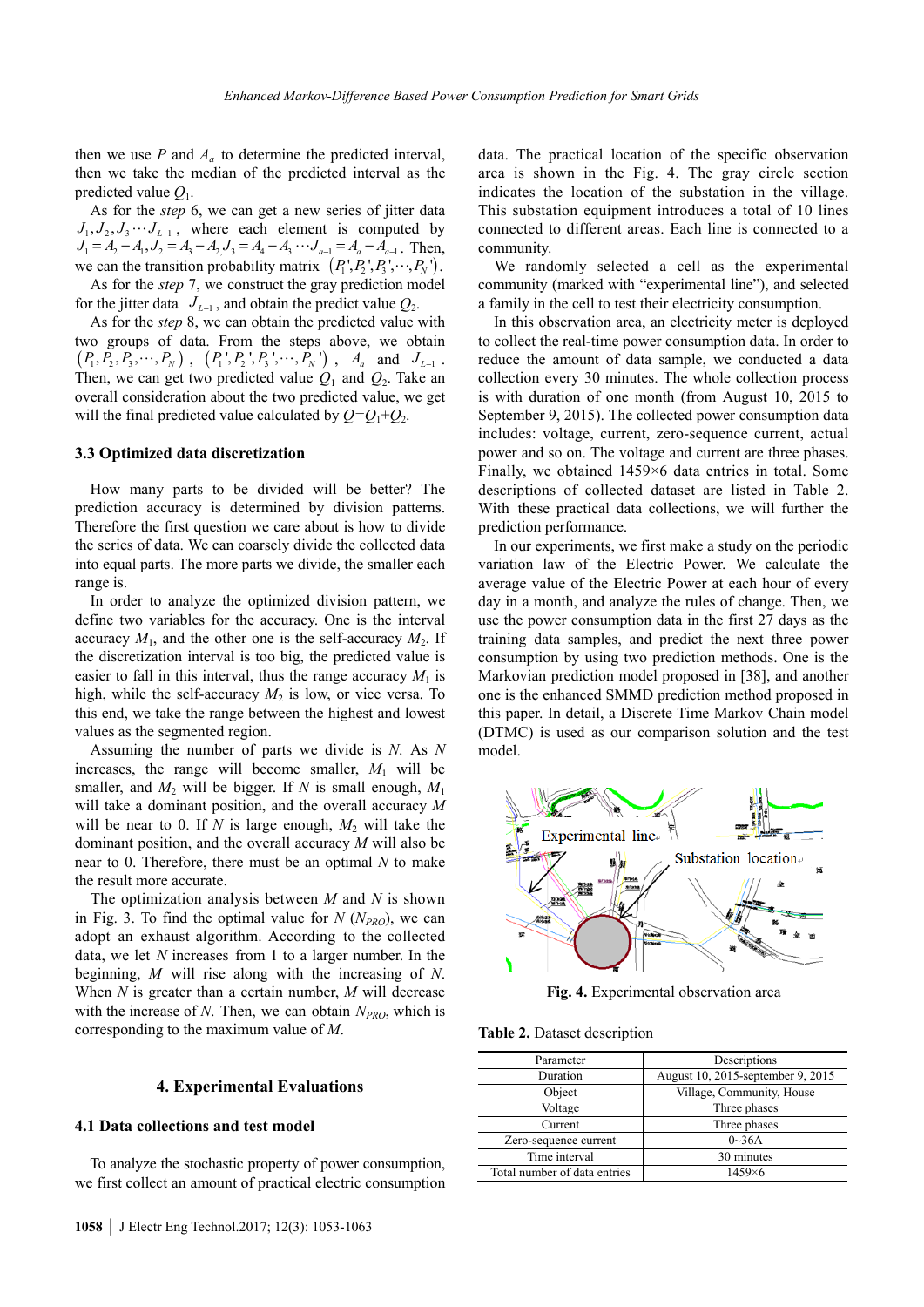#### **4.2 Experimental analysis**

Fig. 5 shows the variation law of electric power in one period, which is about one day. As we can see, the electric power distributes between 200 to 400 Kw, and there are two peaks in around 12:00 and 19:30. The lowest point is at 5:00 am each day, which shows the electric power first decreases before 5:00 am and then increase until to 11:00 am. From 1:30 pm, the electric power further starts increasing until 9:00 pm, then it decreases greatly until to 0:00 am.

In order to analyze and process data more convenient, we discretize electric power to further explore the distribution rule followed by the duration of each Electric Power State.

Similar with the reference [19], the formula of discretization is as follows:



**Fig. 5.** Power consumption in a period



**Fig. 6.** Discretized electric power





**Fig. 7.** Frequency fitting with DR=6

$$
S = \left[ \frac{A}{Max(A) + 1} \cdot DR \right] + 1 \tag{11}
$$

where *S* is the Electric Power State (abbreviated as **state**), *A* is the electric power, and *DR* is the discretization range.

Fig. 6 shows the status change of Electric Power Consumption after discretization (DR=9) within a day. We can see that the state of  $6 (S=6)$  accounts for the majority since they appear many times in a row. It means that there is a relative big probability for the state 6.

With a careful dataset analysis, we find that the duration of Electric Power State is poorly fitted by negative exponential distribution (as the Fig. 2 shows). Therefore, we cannot use the Markov based prediction without any amendment scheme. To this end, we introduce a simple solution to make the power prediction suit for the Markov model.

We further discover that the Electric Power State can be well fitted by negative exponential distribution according to a special spatial mapping. In other words, through a spatial mapping, the Electric Power Consumption will greatly present the Markov properties. Therefore, before using Markov-based prediction, we should first conduct a transformation. Then, we calculate the fit parameter for Markov model, and thus the Markov prediction model is constructed. Next, we can conduct the prediction process based on Markov model to obtain the predictive data in the transformed space. Finally, through an inverse transformation, we make the predictive data return to the actual space, so as to obtain the actual power consumption. By this way, we can enhance the accuracy of Markov prediction.

In this paper, we adopt a spatial mapping defined as follows:

$$
\mathbb{T}' = \alpha \cdot \mathbb{T} \tag{12}
$$

where  $\mathbb{T}$  and  $\mathbb{T}'$  denote two different spaces, and  $\alpha$  is the

**Table 3.** The values of  $\alpha$  in different situation

|       | $DR=6$ | $DR=7$ | $DR=8$ | $DR=9$ |
|-------|--------|--------|--------|--------|
| $S=3$ | 0.007  | 0.007  | 0.009  | 0.014  |
| S=4   | 0.006  | 0.006  | 0.006  | 0.007  |
| $S=5$ | 0.016  | 0.008  | 0.006  | 0.005  |

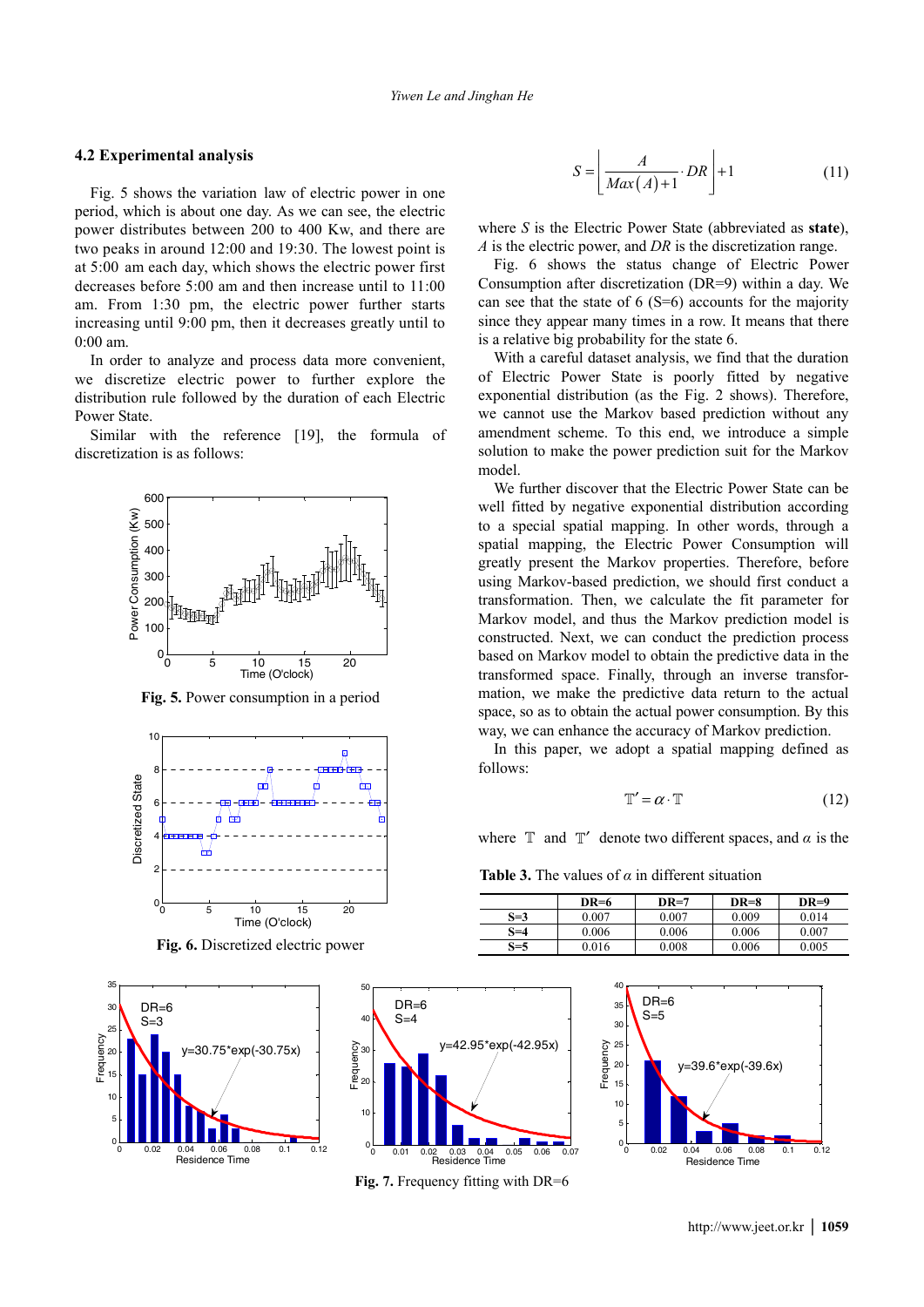

**Fig. 10.** Frequency fitting with DR=9

coordinate change parameter. The values of *α* in our experiment are shown in the Table 3.

After the defined spatial mapping, we found that the residence time of each state can meet a negative exponential distribution well. When DR=6 and DR=7, the results of statistics and simulation are shown in Fig. 7 and Fig. 8, we can see that Residence Time of Electric Power State conforms to the negative exponential distribution, and the fitting result of negative exponential distribution is quite good. The maximum of Frequency in all cases when DR=6 is between 20 to 30, and the range of Frequency maximum when DR=7 is wide, from 35 to 60. In most cases, results of statistics and simulation are consistent with overall change rules of negative exponential distribution. For example, frequency shows tendency of decrease all the time, and a sudden drop will occur in a certain moment. However, there are also abnormal situations of some statistical data. For example, some frequency statistics drop first and rise late when DR=6 and S=3, and there is a case that the frequency substantially unchanged when Residence Time is small. The causes of these abnormal phenomena are mainly the inadequate discretization state values, but it is also possible that there is a sudden electricity situation.

As shown in Fig. 9 and Fig. 10, we can see that the results of statistics and simulation are basically same as the above when DR=8 and DR=9, and the abnormal situation mentioned above also appears. From the overall pictures contrast, it is the best when DR=7, and there is no abnormal statistics. The root-mean-square-error (RMSE) of statistics and simulation in all cases are shown in Table 4. We can see that it is the best when DR=7, and the worst when  $DR=8$ . When  $DR=7$  and  $S=5$ , the results of negative exponential distribution is best, and the RMSE is 0.97. When DR=6 and S=4, the results of negative exponential distribution is the worst, and the RMSE is 5.78. The  $\lambda$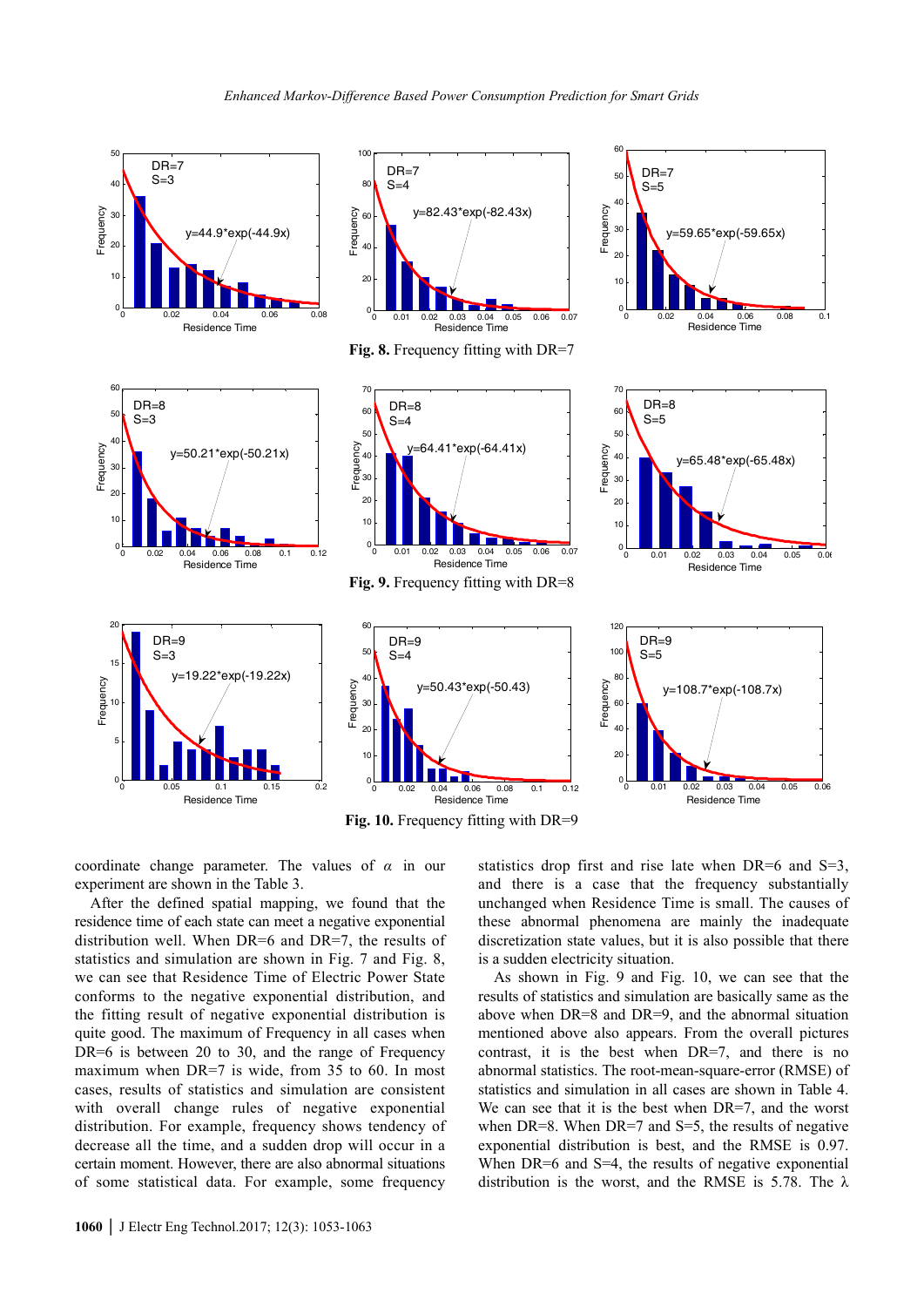**Table 4.** RMSE of statistics and simulation

|         | $DR=6$ | $DR=7$ | $DR=8$ | $DR=9$ |
|---------|--------|--------|--------|--------|
| $S=3$   | 3.67   | 2.52   | 3.41   | 3.17   |
| $S = 4$ | 5.78   | 2.59   | 3.66   | 3.29   |
| $S = 5$ | . .67  | 0.97   | 4.46   | 2.08   |

|  |  |  |  | Table 5. $\lambda$ fitting values |
|--|--|--|--|-----------------------------------|
|--|--|--|--|-----------------------------------|

| $\sim$  | $DR=6$ | $DR=7$ | $DR=8$ | $DR=9$ |
|---------|--------|--------|--------|--------|
| $S=3$   | 30.75  | 44.90  | 50.21  | 19.22  |
| $S = 4$ | 42.95  | 82.43  | 64.41  | 50.43  |
| $S = 5$ | 39.60  | 59.65  | 65.48  | 108.7  |



**Fig. 11.** Power consumption predictions (3 days)



**Fig. 12.** Prediction deviation (1st day)

fitting values are listed in the Table 5.

Through the above analysis, we can find that Residence Time of Electric Power State conforms to the negative exponential distribution after the suitable spatial mapping process.

# **4.3 Prediction analysis**

The prediction comparisons are shown in Fig. 11. In this figure, we can see the prediction results in both solutions are approximate to the practical data, where the value of power consumption jitters in the range of 227~247. However, the varying pattern in SMMD prediction is more similar to the practical one.



Time **Fig. 14.** Prediction deviation (3rd day)

<sup>0</sup> <sup>10</sup> <sup>20</sup> <sup>30</sup> <sup>40</sup> <sup>50</sup> <sup>0</sup>

In order to further compare the performance of the SMMD prediction method with the traditional one, we analyze the prediction deviation of both methods. The prediction deviation comparisons are illustrated in Fig. 12, Fig. 13 and Fig. 14. The white column chart represents the prediction deviation of the state-of-the-art solution, and the blue column chart represents the prediction deviation of our proposed SMMD method.

In these figures, we can see that the deviation of SMMD prediction method is smaller than the traditional Markov one. For example, it keeps smaller than 4 in most cases of SMMD. The deviation of traditional method is mostly about 7, and several cases are even more than 12. Besides, the deviation of traditional method fluctuates sharply, but the new proposed solution does not. We know that the volatility of the prediction deviation will have a great impact on the stability of the prediction. On the other hand, we can also see that the deviation of traditional method generally grows over the forecast time for the traditional Markov method. For example, the prediction deviation in the 3rd day is much bigger than the one in the 1st day. However, the new SMMD prediction method basically remains unchanged, which proves the stability of the SMMD prediction.

Based on above analysis, we conclude that the proposed SMMD prediction method has great improvement in terms of prediction accuracy, prediction stability and predictable term.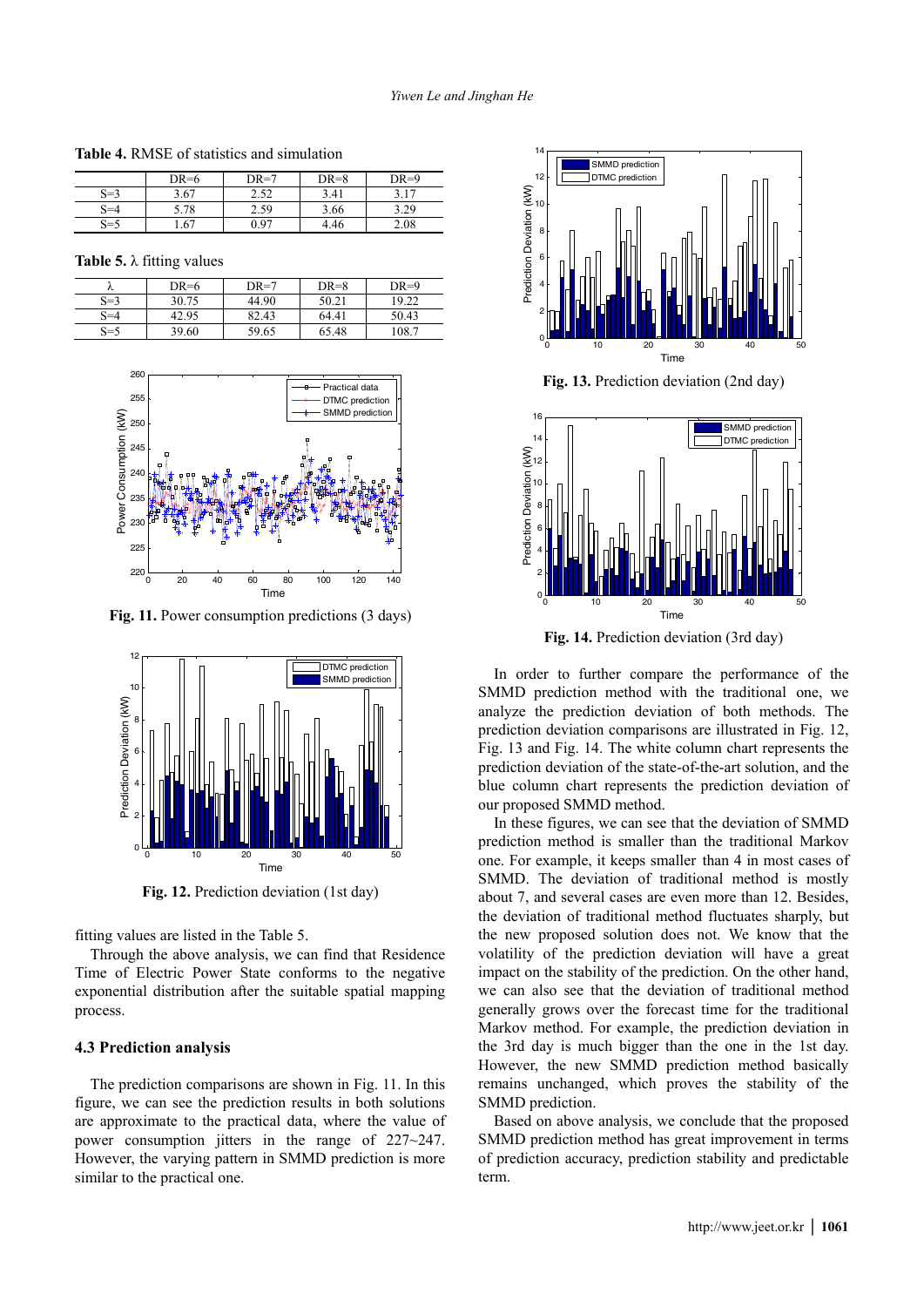### **5. Conclusion**

Power prediction is a critical concern in smart grids to improve power efficiency. In this paper, we propose an enhanced power consumption prediction method, named SMMD. In particular, we first analyze and compare several kinds of prediction models. Furthermore, we collect a set of practical electricity consumption data in a certain community and make a detailed analysis of its stochastic property. We explore a special spatial mapping approach to make the power data conform to the Markov process. Then, an enhanced Markov-difference power consumption prediction method is proposed to improve the prediction quality. Finally, a simulation campaign has been carried out, demonstrating that SMMD achieves improved prediction accuracy with respect to state-of-the-art solutions in terms of prediction accuracy, stability and predictable term.

#### **Acknowledgements**

This work was supported by the National High-Tech Research and Development Program of China (863 Program) [grant number 2015AA0501954].

#### **References**

- [1] X. Liu, "The Research of Power Load Forecasting Based on Empirical Mode Decomposition-Grey Markov Model," *Master Degree Thesis, Hefei University of Technology*, Apr. 2013.
- [2] Z. Ziadi, S. Taira, M. Oshiro, T.a Funabashi, "Optimal Power Scheduling for Smart Grids Considering Controllable Loads and High Penetration of Photovoltaic Generation," *IEEE Transactions on Smart Grid*, vol. 5, no. 5, pp. 2350-2359, Sep. 2014.
- [3] G. Koutitas, "Control of Flexible Smart Devices in the Smart Grid," *IEEE Transactions on Smart Grid*, vol. 3, no. 3, pp. 1333-1343, Sep. 2012.
- [4] G. Carpinelli, G. Celli, S. Mocci, et al, "Optimal Integration of Distributed Energy Storage Devices in Smart Grids," *IEEE Transactions on Smart Grid*, vol. 4, no. 2, pp. 985-995, Jun. 2013.
- [5] L. Hernandez, C. Baladron, J. M. Agular, et al, "A Multi-Agent System Architecture for Smart Grid Management and Forecast in of Energy Demand in Virtual Power Plants," *IEEE Communication Magazine*, vol.51, no. 1, pp. 106-113, Jan. 2013.
- [6] J. Cao, Y. Cao, "Research on Common Information Model and its Key Applications for Smart Grid," *Doctor Degree Thesis, Zhejiang University*, Oct. 2012.
- [7] Z. Wan, G. Wang, Y. Yang, S. Shi, "SKM: Scalable Key Management for Advanced Metering Infrastructure in Smart Grids," *IEEE Transactions on*

*Industrial Electronics*, vol. 61, no. 12, pp. 7055-7066, Dec. 2014.

- [8] L. Sun, "The study of Evaluation System of Smart Grid Management and Multi-attribute Analysis Model," *Doctor Degree Thesis, North China Electric Power University*, 2015.
- [9] L. Zhou, J. Rodrigues, L. M. Oliveira, "QoE-Driven Power Scheduling in Smart Grid: Architecture, Strategy, and Methodology," *IEEE Communication Magazine*, vol. 50, no. 5, pp. 136-141, May. 2012.
- [10] J. Liang, G. K. Venayagamoorthy, R. G. Harley, "Wide-Area Measurement Based Dynamic Stochastic Optimal Power Flow Control for Smart Grids With High Variability and Uncertainty," *IEEE Transactions on Smart Grid*, vol. 3, no. 1, pp. 59-69, Mar. 2012.
- [11] N. Saputro, K. Akkaya, S. Uludag, "A Survey of Routing Protocols for Smart Grid Communications," *Computer Networks*, vol. 56, no. 11, pp. 2742-2771, Jul. 2012.
- [12] H. Liang, A. Tamang, W. Zhuang, and X. Shen, "Stochastic Information Management in Smart Grid," *IEEE Communications Surveys & Tutorials*, vol. 16, no. 3, vol. 16, no. 3, pp. 1746-1770, Aug. 2014.
- [13] T. Logenthiran, D. Srinivasan, T. Shun, "Demand Side Management in Smart Grid Using Heuristic Optimization," *IEEE Transactions on Smart Grid*, vol. 3, no. 3, pp. 1244-1252, Sep. 2012.
- [14] K. Mets, J.A. Ojea, C. Develder, "Combining Power and Communication Network Simulation for Cost-Effective Smart Grid Analysis," *IEEE Communications Surveys & Tutorials*, vol. 16, no. 3, 1771- 1796, pp. 2014.
- [15] H. Liang, A. K. Tamang, W. Zhuang, X. Shen, "Stochastic Information Management in Smart Grid," *IEEE Communications Surveys & Tutorials*, vol. 16, no. 3, pp. 1746-1770, 2014.
- [16] H. Liang, A. Abdrabou, W. Zhuang, "Stochastic Information Management for Voltage Regulation in Smart Distribution Systems," *IEEE INFOCOM*, pp. 2652-2660, 2014.
- [17] L. Yang, et al, "Support Vector Machine Enhanced Markov Model for Short Term Wind Power Forecast. Spatio-Temporal Data Analytics for Wind Energy Integration," *Springer International Publishing*, 35- 57, 2014.
- [18] W. Zhao, J. Wang, H. Lu, "Combining forecasts of electricity consumption in China with time-varying weights updated by a high-order Markov chain model," *Omega*, vol. 45, no. 2014, pp. 80-91, 2014.
- [19] Y. W. Le and J. H. He, "Practical Data-Driven Analysis on Stochastic Property of Power Assumption in Smart Grids," *ICIC Express Letters*, vol. 11, no. 1, pp. 95-100, Jan. 2017.
- [20] W. Zhang, Y. Zhang, "Power Load Forecast under Intelligent Grid Environment," *Master Degree Thesis. Southwest Jiaotong University*, Jun. 2011.